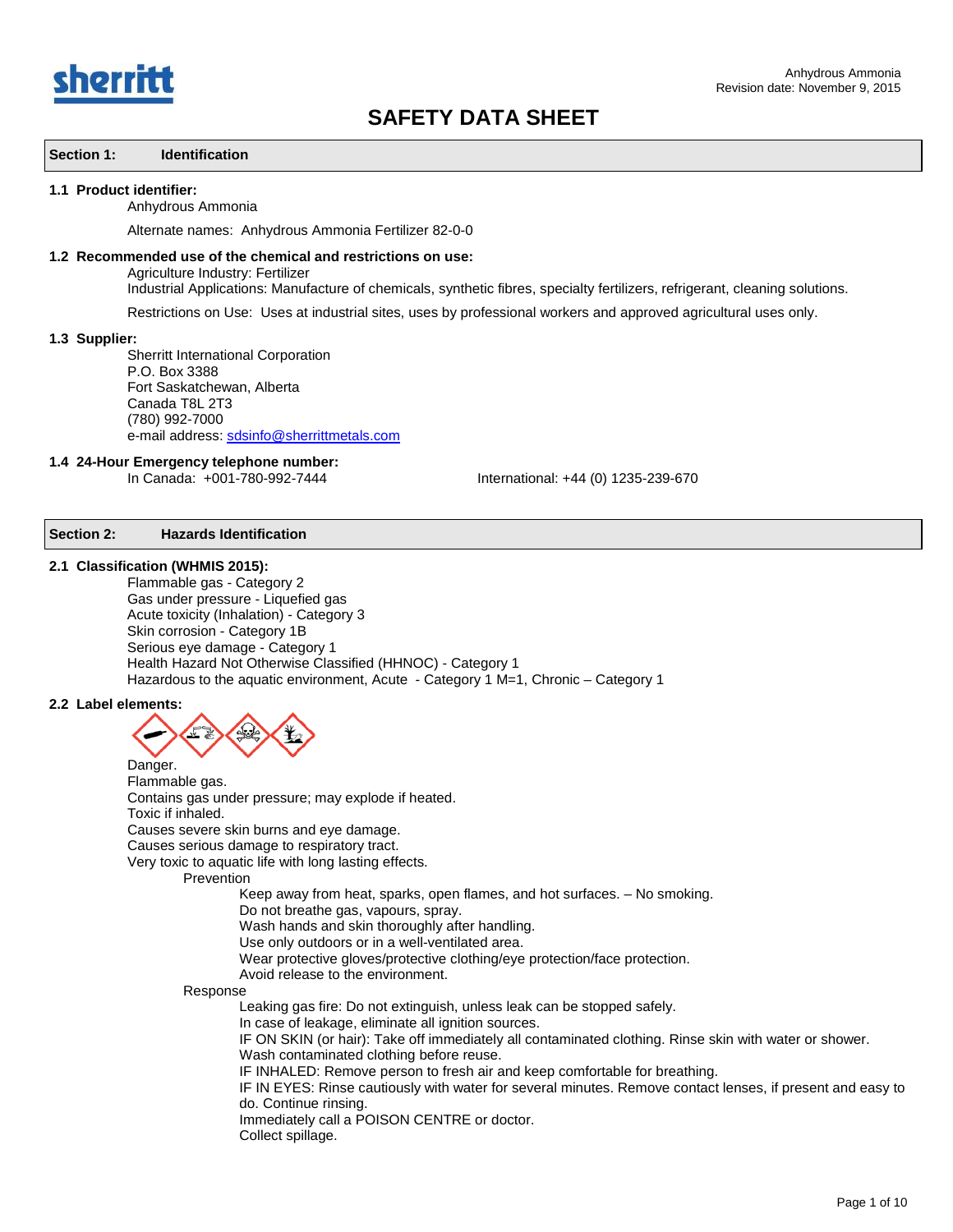

#### **Section 2: Hazards Identification, continued**

#### Storage:

Store in a well-ventilated place. Keep container tightly closed.

Store locked up.

Disposal:

Dispose of contents and container in accordance with local, regional, national and international regulations.

#### **2.3 Other hazards:**

Health Hazards Not Otherwise Classified (HHNOC): Exposure to ammonia gas in air causes serious damage to respiratory tract. Contact with water forms corrosive ammonium hydroxide.

#### **Section 3: Composition/Information on Ingredients**

| <b>Chemical Name</b> | <b>CAS No.</b> | <u>Wt.%</u>   |
|----------------------|----------------|---------------|
| Ammonia, anhydrous   | 7664-41-7      | $99.5 - 99.9$ |
| Water                | 7732-18-5      | $0.1 - 0.5$   |

#### **Section 4: First-aid Measures**

#### **4.1 Description of first aid measures:**

Take precautions to ensure your own safety before attempting rescue (e.g. wear appropriate protective equipment). Take precautions to prevent a fire (e.g. remove sources of ignition).

**Inhalation:** If breathing is difficult, remove victim to fresh air and keep at rest in a position comfortable for breathing. If breathing is difficult, trained personnel should administer emergency oxygen if advised to do so by Poison Centre or doctor. DO NOT move about unnecessarily. Symptoms of pulmonary edema may be delayed up to 48 hours after exposure. Emergency medical attention is urgently required.

**Eye Contact:** Remove source of exposure or move person to fresh air. Rinse eyes cautiously with lukewarm, gently flowing water for several minutes, while holding the eyelids open. Remove contact lenses, if present and easy to do. Continue rinsing until medical aid is available. Neutral saline solution may be used as soon as it is available. Take care not to rinse contaminated water into the unaffected eye or onto the face. Immediately call a poison center or doctor.

**Skin Contact:** Avoid direct contact. Wear chemical protective clothing if necessary. Take off immediately contaminated clothing, shoes and leather goods (e.g. watchbands, belts). Rinse skin with lukewarm, gently flowing water or shower. (NOTE: It may be necessary to store contaminated clothing underwater until it can be safely decontaminated or discarded). Immediately call a poison center or doctor and follow their advice.

**Ingestion:** Ingestion is not a likely route of exposure due to the physical state of the substance (i.e. Compressed, liquefied gas). If swallowed: Rinse mouth. Do not induce vomiting. If vomiting occurs naturally, lie on your side in the recovery position. Immediately call a poison center or doctor and follow their advice. Emergency medical treatment is urgently required.

#### **4.2 Most important symptoms and effects, both acute and delayed:**

If inhaled: can cause severe irritation of the nose and throat. Can cause lung injury. Symptoms may include coughing, shortness of breath, difficult breathing and tightness in the chest. Irritating to entire respiratory tract. Symptoms of exposure may include coughing, wheezing, shortness of breath, difficult breathing and convulsions. Severe exposure may lead to pulmonary edema; symptoms of pulmonary edema include chest pain and shortness of breath and can be delayed up to 24 or 48 hours after exposure.

If in eyes: may cause serious eye damage. May irritate or burn the eyes. Permanent damage including blindness may result. Corrosive liquid and vapour; causes eye damage. Contact causes severe eye irritation and burns with corneal injury and permanent vision impairment. Serious damage, even blindness, may result if treatment is delayed.

If on skin: corrosive liquid and vapour; causes burns. Contact causes severe irritation, chemical burns and blistering. Contact with vapourizing liquid may cause frostbite due to rapid evaporative cooling. Cooling effect may mask the extent of corrosive injury received.

#### **4.3 Immediate medical attention and special treatment:**

Special Instructions: Emergency medical attention is urgently required following acute inhalation exposures, or contact with eyes and skin.

Medical Conditions Aggravated by Exposure: Not available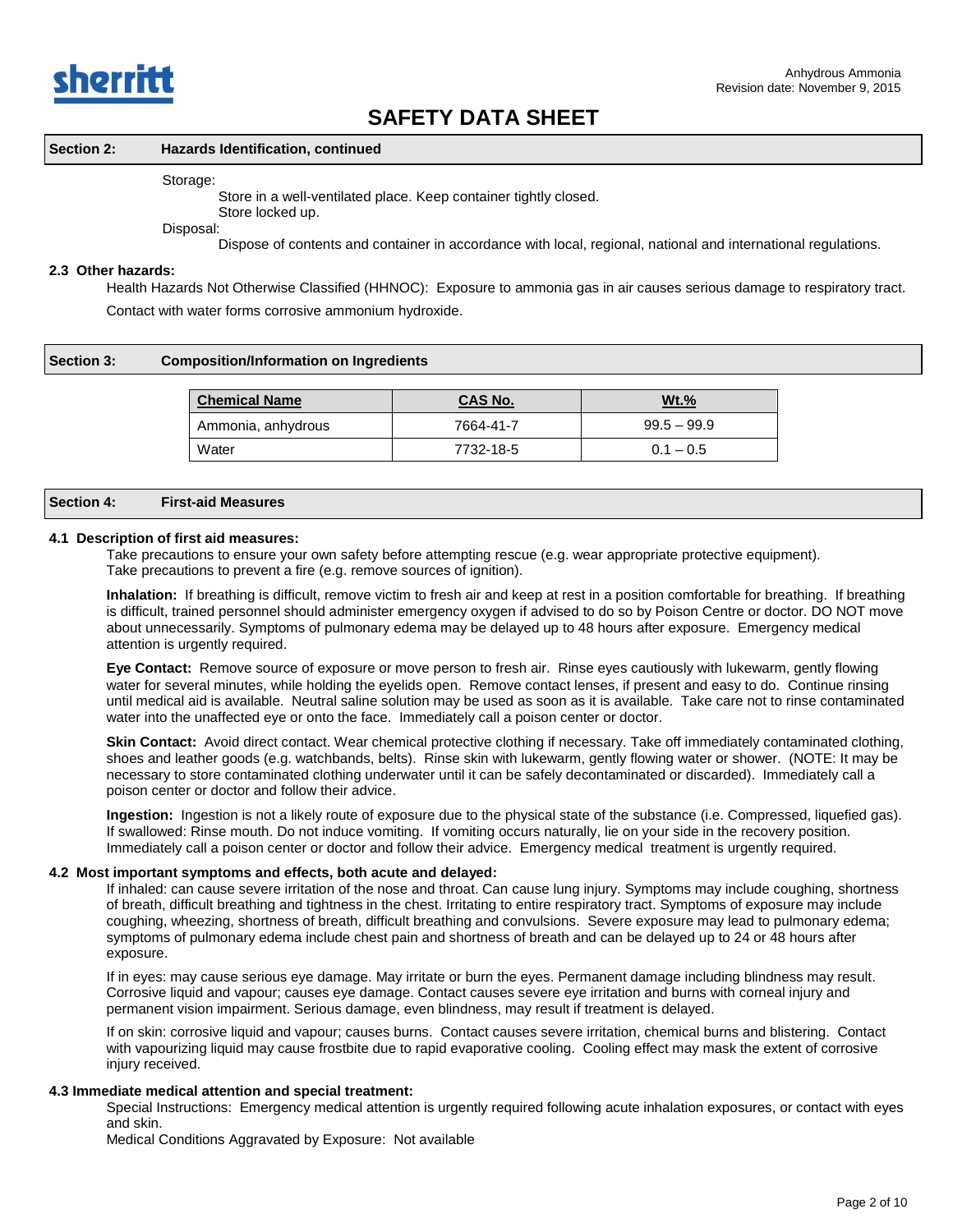

## **Section 5: Fire-fighting Measures**

### **5.1 Extinguishing media:**

Leaking gas fire: Do not extinguish, unless leak can be stopped safely. Stopping the flow of gas rather than extinguishing the fire is usually the best procedure to follow when escaping gas is burning.

Use extinguishing media appropriate to surrounding fire conditions. If ammonia gas is burning, use dry chemical powder or carbon dioxide for small fires and water spray, fog or foam for large fires.

In case of fire: keep cylinder cool by spraying with water.

Unsuitable Extinguishing Media: Do not get water inside containers.

## **5.2 Specific hazards arising from the substance:**

Flammable gas. Slightly flammable in the presence of open flames and sparks.

Narrow lower to upper flammability limits (16%-25%) makes ignition difficult.

Can form explosive mixture with air at room temperature.

Heat from fire can cause a rapid build-up of pressure inside cylinders. Explosive rupture and a sudden release of large amounts of toxic and corrosive gas may result. Ruptured cylinders may rocket.

Toxic, may be fatal if inhaled. Vapors are extremely irritating and corrosive.

Runoff from fire control may cause pollution.

Vapors from liquefied gas are initially heavier than air and spread along ground.

Cylinders exposed to fire may vent and release toxic and corrosive gas through pressure relief devices.

Combustion will generate Nitrogen oxides (NO, NO2).

May be an explosion hazard in a confined space.

## **5.3 Special Protective Equipment and Precautions for Fire-fighters:**

Ammonia is a toxic and corrosive gas. Do not enter without wearing specialized protective equipment suitable for the situation. Firefighter's normal protective clothing (Bunker Gear) will not provide adequate protection. A full-body encapsulating, chemical protective suit with positive pressure self-contained breathing apparatus (NIOSH approved or equivalent) may be necessary.

In case of fire: keep cylinder cool by spraying with water to prevent pressure buildup, autoignition or explosion. Move containing vessels from fire, if without risk. If Anhydrous Ammonia catches fire, stop flow of gas or liquid, if it may be done safely. Use water spray or fog to extinguish flames and suppress vapours. Do not direct water into spilled ammonia. Cryogenic liquid. Ammonia will cool with evaporation. Fire water will increase ammonia temperature resulting in greater evaporation. Contain runoff water.

If tank, rail car or tank truck is involved in a fire, ISOLATE for 1600 meters (1 mile) in all directions; also, consider initial evacuation for 1600 meters (1 mile) in all directions. Fight fire from maximum distance or use unmanned hose holders or monitor nozzles.

•Cool containers with flooding quantities of water until well after fire is out.

•Do not direct water at source of leak or safety devices; icing may occur.

•Withdraw immediately in case of rising sound from venting safety devices or discoloration of tank.

•ALWAYS stay away from tanks engulfed in fire.

## **Section 6: Accidental Release Measures**

## **6.1 Personal precautions, protective equipment and emergency procedures:**

A dangerous concentration of this gas in the air will be reached very quickly on loss of containment.

Evacuate danger area, keep all unprotected people away from the spill area. Consult an expert.

Ventilate the danger area. NEVER direct water jet on liquid. Stop or control the leak, if this can be done without risk.

Use water spray to cool, absorb, and disperse vapors, and protect personnel.

Do not approach liquid or vapour cloud without gas-tight chemical protection suit including self-contained breathing apparatus. Approach the release from upwind. Extinguish or remove all sources of ignition and heat. Ensure clean-up is conducted by trained personnel only. Do not touch the spilled material. Spilled material in contact with water may be a corrosive hazard.

## **6.2 Environmental precautions:**

Ammonia is very toxic to aquatic organisms. Prevent material from contaminating soil and from entering sewers or waterways. As an immediate precautionary measure, isolate spill or leak area for at least 100 meters (330 feet) in all directions. •Keep unauthorized personnel away.

•Stay upwind.

•Many gases are heavier than air and will spread along ground and collect in low or confined areas (sewers, basements, tanks). •Keep out of low areas.

•Ventilate closed spaces before entering.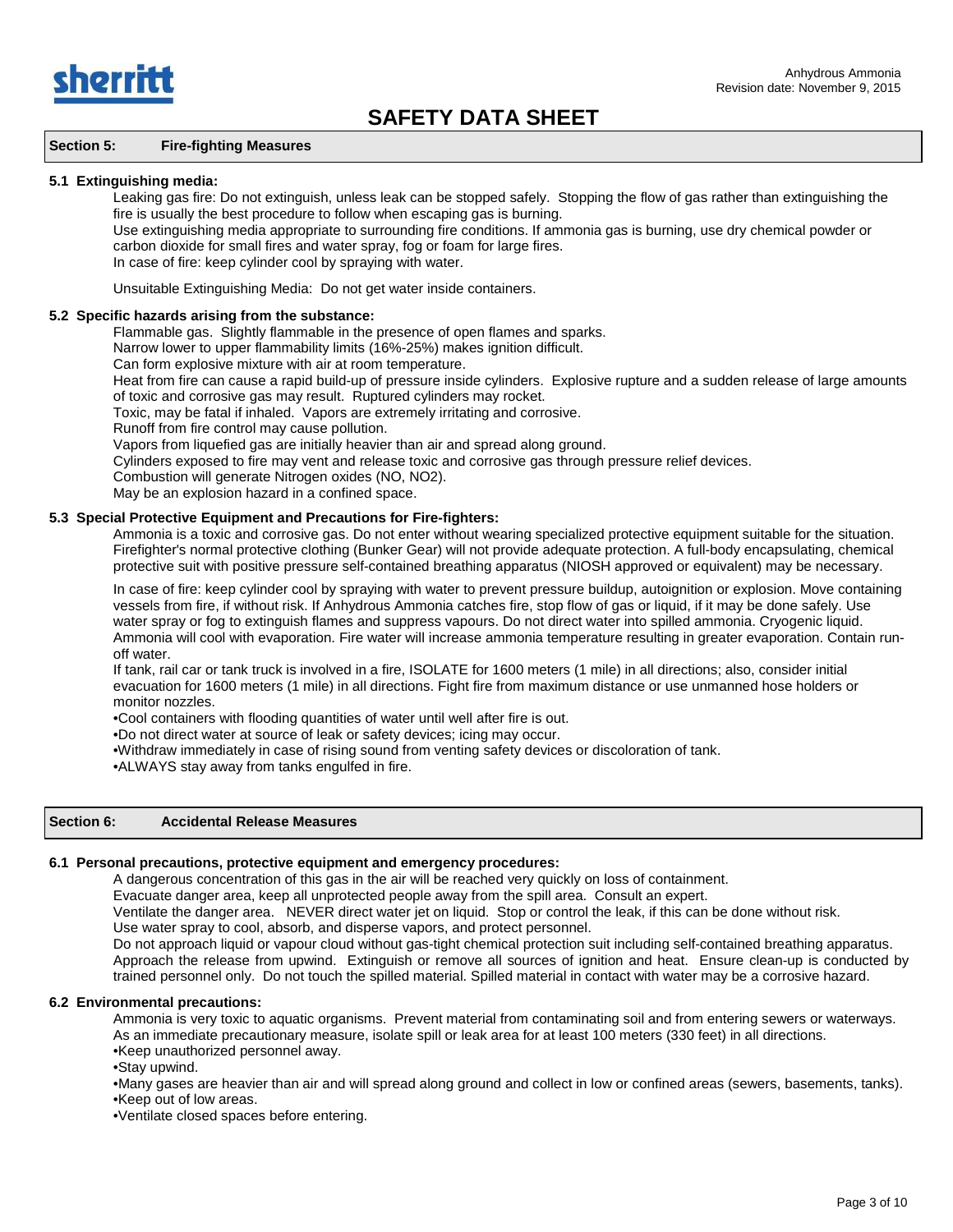

## **6.3 Methods and materials for containment and cleaning up:**

Releases may require isolation or evacuation. Stop or control the leak, if this can be done without undue risk. Use water spray to cool, absorb and disperse vapours and protect personnel. Do not direct water into spilled liquid. Anhydrous Ammonia will auto-refrigerate reducing vapour release. Addition of water will warm cryogenic liquid, resulting in greater gasification. Contain any run-off water.

## **6.4 Other Information:**

Call emergency number on this SDS for assistance.

See Section 8 for information on selection of personal protective equipment.

See Section 13 for information on disposal of spilled product and contaminated absorbents.

#### **Section 7: Handling and Storage**

## **7.1 Precautions for safe handling:**

Manufacture and use takes place under strictly controlled conditions. Anhydrous Ammonia production and use is rigorously controlled and appropriate risk management measures must be applied.

Keep ammonia handling facilities locked. Keep storage vessels away from direct heat. Ground all equipment.

Keep away from incompatible materials such as oxidizing agents, reducing agents, metals and acids.

Keep children away from ammonia storage and handling equipment.

Do not breathe gas/vapours. Use only outdoors or in a well-ventilated area.

Keep away from heat/ sparks/open flames/hot surfaces. — No smoking.

Avoid release to the environment. Collect spillage.

Wash hands thoroughly after handling. Wear protective gloves, protective clothing and eye protection or full-face protection. Do not eat, drink or smoke when using this product.

Safety shower and eyewash fountain should be provided in the ammonia handling area.

## **7.2 Conditions for safe storage:**

Protect from sunlight. Store in a well-ventilated place. Keep container tightly closed. Store locked up.

Use dedicated containers - do not rinse containers.

Keep away from combustible materials, heat and incompatible materials, especially dry or liquid bleach. Ensure facilities are well maintained and emergency response and first aid equipment is readily available. Always ensure there is a nearby source of water for first aid purposes and spill response. Facilities storing or handling ammonia should be equipped with an eyewash and safety shower.

**Section 8: Exposure Controls / Personal Protection**

## **8.1 Control parameters:**

**Occupational Exposure Limits:** Consult local authorities for acceptable exposure limits and biological monitoring requirements.

| <b>Substance</b>   | Limit value type (country of origin)  | Occupational exposure limit value                                            |
|--------------------|---------------------------------------|------------------------------------------------------------------------------|
| Ammonia, anhydrous | Alberta (Canada) (8-hr. TWA)          | 17 mg/m <sup>3</sup> (25 ppm)<br>24 mg/m <sup>3</sup> STEL (35 ppm) (ACGIH®) |
|                    | British Columbia (Canada) (8-hr. TWA) | 17 mg/m <sup>3</sup> (25 ppm)<br>24 mg/m <sup>3</sup> STEL (35 ppm) (ACGIH®) |
|                    | Ontario (Canada) (8-hr. TWA)          | 17 mg/m <sup>3</sup> (25 ppm)<br>24 mg/m <sup>3</sup> STEL (35 ppm) (ACGIH®) |
|                    | Quebec VEMP (8-hr. TWA)               | 17 mg/m <sup>3</sup> (25 ppm)<br>24 mg/m <sup>3</sup> VECD (35 ppm)          |
|                    | U.S.A. ACGIH® TLV (8-hr. TWA)         | 17 mg/m <sup>3</sup> (25 ppm)<br>24 mg/m <sup>3</sup> STEL (35 ppm)          |
|                    | U.S.A. OSHA PEL (8-hr. TWA)           | 35 mg/m <sup>3</sup> (50 ppm)                                                |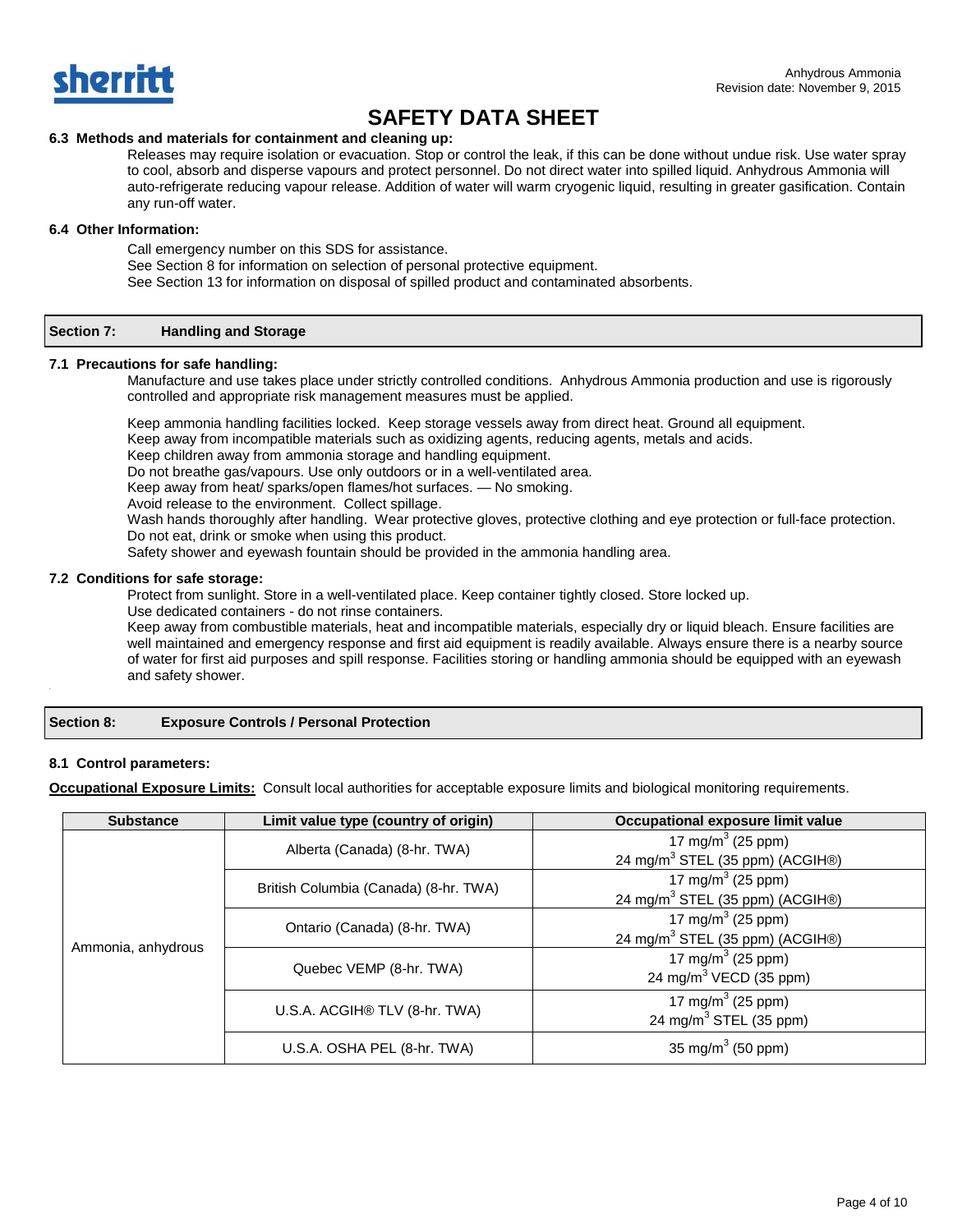

## **Other Exposure Limits:**

NIOSH IDLH (Immediately dangerous to life and health) = 300 ppm

AIHA Emergency Response Planning Guidelines:

- − ERPG-1: < 25 ppm for 1 hour without objectionable odour
- − EPRG-2: 25 200 ppm for 1 hour will create strong objectionable odour, some eye, nose and throat irritation.
- − EPRG-3: 200 1,000 ppm for 1 hour will cause severe eye and respiratory irritation without the development of life threatening health effects.

National Academy of Sciences 1987 Emergency Exposure Guidance Levels: Up to 24 hour continuous exposure: 100 ppm

## **8.2 Exposure controls:**

**Engineering Controls:** Workers must be trained in the safe handling and use of ammonia. Adequate, well-engineered systems must be provided for storage, transfer and use. Process block valves, equipment enclosures and other isolation facilities may be necessary. Provide adequate general or local exhaust system to maintain concentrations within exposure guidelines.

If engineering controls and work practices are not effective in controlling exposure to this material, then wear suitable personal protective equipment including approved respiratory protection. Have appropriate equipment available for use in emergencies such as spills or fire.

### **8.3 Individual Protection Measures:**

**Eye/Face Protection:** Contact lenses should not be worn when handling aqueous ammonia. Wear chemical goggles and a face shield or full face-piece air purifying or air-supplied respirator.

 **Skin Protection:** Skin protection is required for exposure to liquid, mist and >1000 ppm of ammonia gas or vapours. Wear neoprene or rubber gauntlet-type gloves, and ammonia resistant clothing (overalls, jacket and appropriate footwear) appropriate to the level of hazard. Some handling conditions may require workers to wear cold insulating gloves.

Under emergency conditions or where contact with aqua ammonia or high concentration gas is likely, wear a chemically resistant, gastight totally encapsulating suits with 60 minute positive pressure SCBA.

Chemical protective materials: Neoprene rubber, natural rubber, butyl rubber.

**Respiratory Protection:** NIOSH Recommendations for ammonia concentrations in air:

Up to 250 ppm: Chemical cartridge respirator with cartridge(s) to protect against ammonia; or SAR (Supplied-Air Respirator).

Up to 300 ppm: SAR operated in a continuous-flow mode; or powered air-purifying respirator with cartridge(s) to protect against ammonia; or full-facepiece chemical cartridge respirator with cartridge(s) to protect against ammonia; or gas mask with canister to protect against ammonia; or full-facepiece SCBA (Self-contained breathing apparatus); or full-facepiece SAR.

Emergency or planned entry into unknown concentrations or IDLH conditions: Positive pressure, full-facepiece SCBA; or positive pressure, full-facepiece SAR with an auxiliary positive pressure SCBA.

Escape: Gas mask with canister to protect against ammonia; or escape-type SCBA.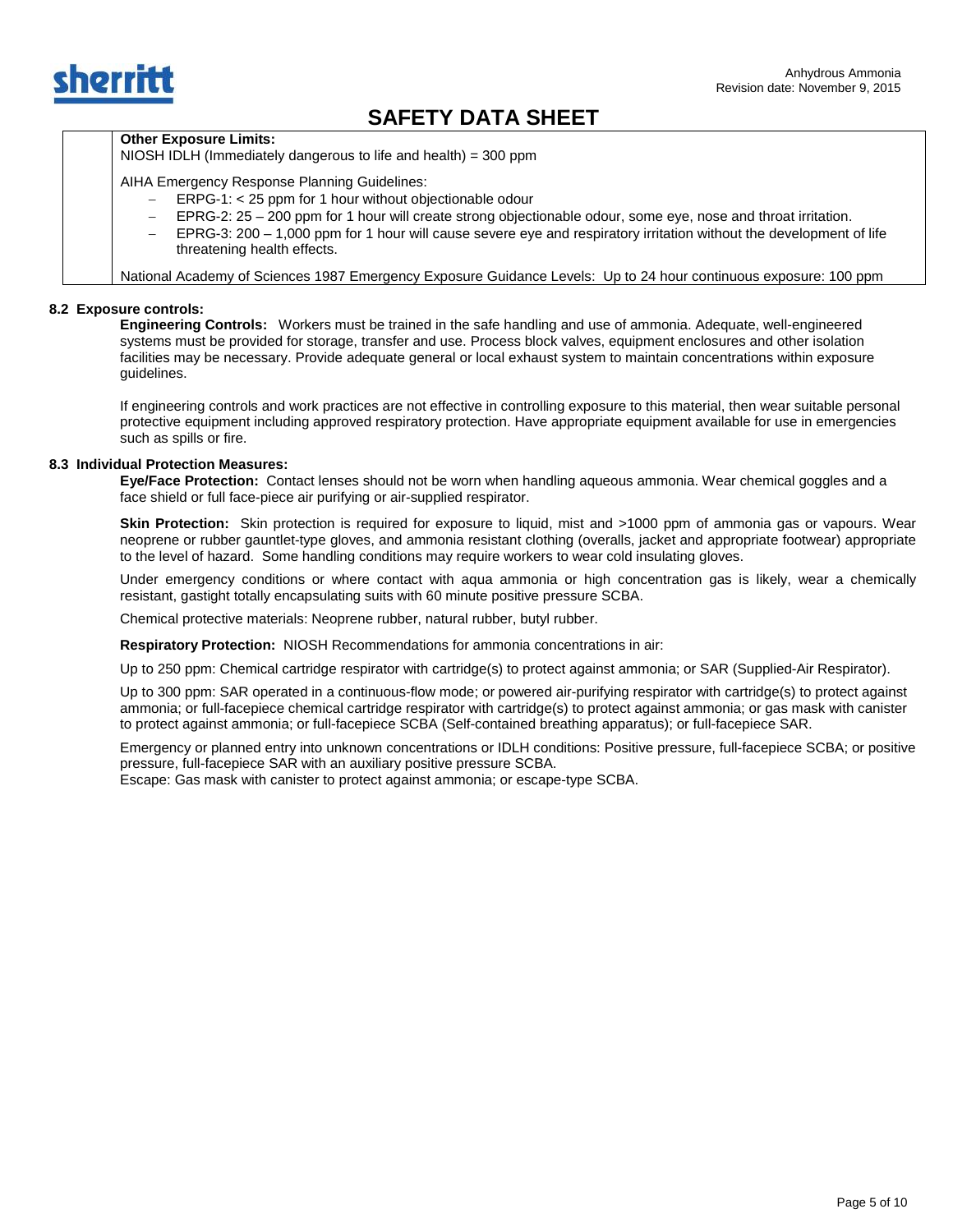

| <b>Physical and Chemical Properties</b><br><b>Section 9:</b>  |                                                                          |
|---------------------------------------------------------------|--------------------------------------------------------------------------|
| Information on basic physical and chemical properties:<br>9.1 |                                                                          |
| Appearance:                                                   | Colourless gas.                                                          |
| Odour:                                                        | Pungent (Ammonia gas), sharp and irritating.                             |
| <b>Odour threshold:</b>                                       | 17 ppm                                                                   |
| pH:                                                           | 12 (10% solution)                                                        |
| Freezing point/melting point:                                 | -77.7 °C (freezing) (melting point not applicable)                       |
| Initial boiling point and boiling range:                      | $-33.35 °C$                                                              |
| Flash point:                                                  | No flash point determined in conventional closed cup tester. Aqueous     |
|                                                               | solutions of ammonia of various concentrations do not show any flash     |
|                                                               | point.                                                                   |
| <b>Evaporation rate:</b>                                      | Not available. Liquefied gas will rapidly return to the gaseous state at |
|                                                               | room temperature and pressure.                                           |
| Flammability (solid/gas):                                     | Flammable gas                                                            |
| Upper/lower flammability or explosive limits:                 | 25% (upper); 16% (lower) for Ammonia gas                                 |
| Vapour pressure:                                              | 6610 mm Hg (881 kPa) at 20°C Ammonia gas                                 |
| Vapour density:                                               | $0.6$ (air=1)                                                            |
| <b>Relative density:</b>                                      | 0.63                                                                     |
| Solubility (ies):                                             | 52.9 g/100 mL @ 25°C. Very soluble (more than 50 g/100 mL)               |
|                                                               |                                                                          |

## **Partition coefficient (n-octanol/water):** Not available<br>
Auto-ignition temperature: 651°C **Auto-ignition temperature: Decomposition temperature:**  $\sim$   $\sim$   $\sim$   $\sim$   $\sim$   $\sim$  450°C decomposes to release hydrogen **Viscosity:** 0.255 mPa.s (0.255 centipoise) @ -33.5°C (liquid) **9.2 Other information: Physical state:** Gas

## **Section 10: Stability and Reactivity**

#### **10.1 Reactivity:**

Not reactive under normal conditions of use.

#### **10.2 Chemical stability:**

This is a stable material; hazardous polymerization will not occur. Unstable under certain conditions - see Conditions to Avoid.

#### **10.3 Possibility of hazardous reactions:**

Decomposes in the presence of heat; may cause a fire. Exposure to fire may cause containers to rupture/explode. The substance is a strong base; it reacts violently with acid and is corrosive. Dissolves in water forming corrosive ammonium hydroxide solutions and heat. Reacts violently with strong oxidants.

#### **10.4 Conditions to avoid:**

Heat, sparks, welding, electrical discharges and other ignition sources. Avoid contact with Incompatible materials.

#### **10.5 Incompatible materials:**

Ammonia has potentially explosive or violent reactions with interhalogens, strong oxidisers, nitric acid, fluorine and nitrogen oxide. Ammonia forms sensitive explosive mixtures with air and hydrocarbons, ethanol and silver nitrate and Chlorine. Explosive products are formed by the reaction of ammonia with silver chloride, silver oxide, bromine, iodine, gold, mercury and tellurium halides.

Ammonia is incompatible or has potentially hazardous reactions with silver, acetaldehyde, acrolein, boron, halogens, perchlorate, chloric acid, chlorine monoxide, chlorites, nitrogen tetroxide, tin and sulphur.

Attacks copper, aluminum, zinc and their alloys. Do not use copper, brass, bronze or galvanized steel in contact with ammonia. Do not use brazed joints in ammonia service.

#### **10.6 Hazardous decomposition products:**

Decomposes into highly flammable hydrogen gas and nitrogen at about 450-500°C. Decomposition will occur at lower temperatures in the presence of metals such as iron, nickel and zinc and, to a lesser extent, catalytic surfaces, such as porcelain and pumice. In the presence of catalysts, decomposition begins as low as 300°C and is complete at 500-600°C.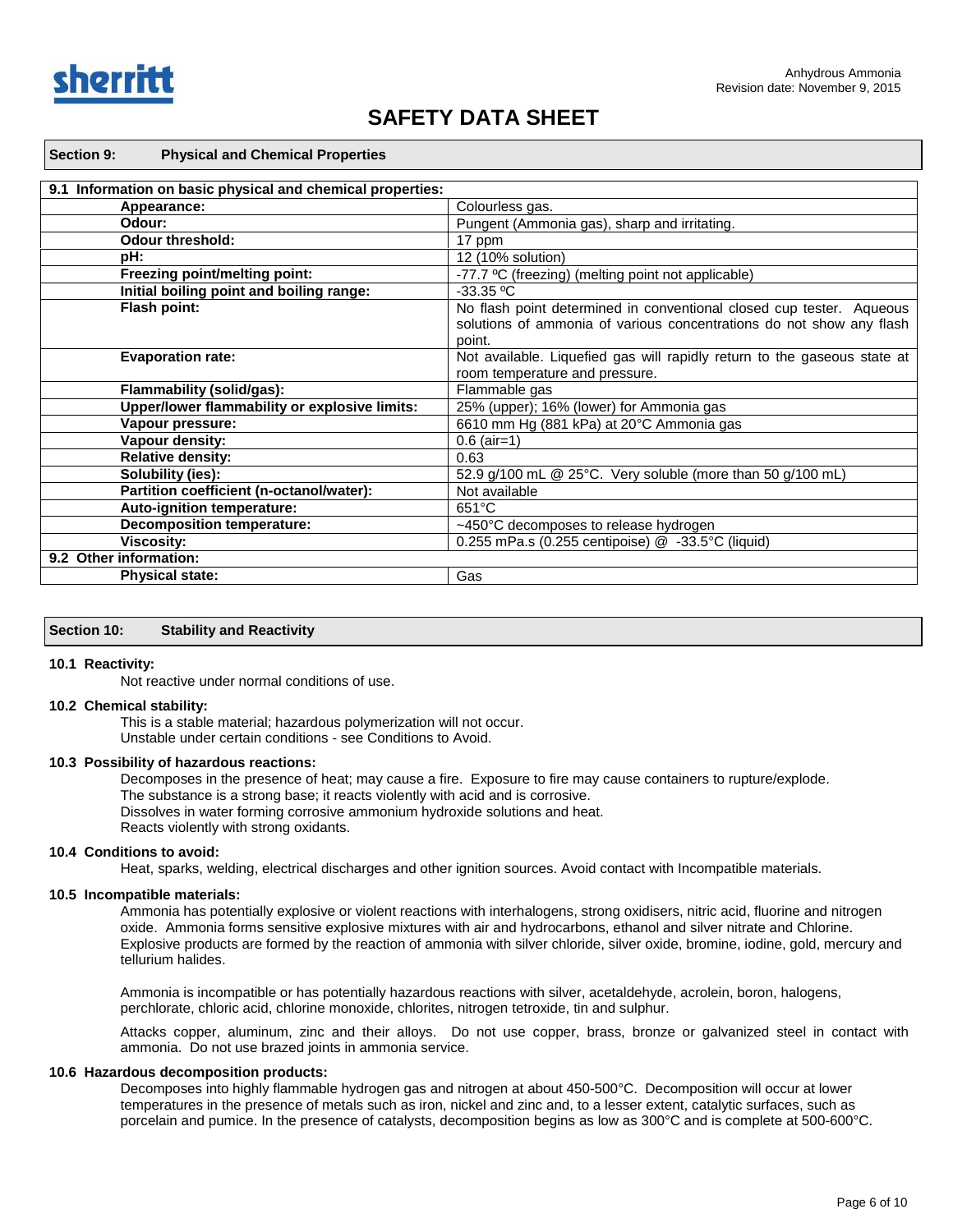

## **Section 11: Toxicological Information**

**11.1 Likely routes of exposure:** Inhalation; skin contact; eye contact.

#### **11.2 Acute toxicity:**

| Ingredient         | <u>LD<sub>50</sub> Oral</u>                     | LD <sub>50</sub> Dermal | $LC_{50}$ Inhalation                                |
|--------------------|-------------------------------------------------|-------------------------|-----------------------------------------------------|
| Ammonia, anhydrous | 350 mg/kg $(rat)$<br>Aqueous ammonium hydroxide | Not available           | 3670 ppm (rat) 4 hour<br>4230 ppm (mouse)<br>1 hour |

#### **11.3 Skin corrosion / irritation:**

Corrosive liquid and vapour will burn skin severely. Ammonia gas and solutions in water can cause severe irritation, chemical burns and blistering. Contact with vapourizing liquid may cause frostbite due to rapid evaporative cooling. Cooling effect may mask the extent of corrosive injury received.

#### **11.4 Serious eye damage / irritation:**

Corrosive liquid and vapour will burn eyes severely. Ammonia gas and solutions in water can cause severe eye irritation and burns with corneal injury and permanent vision impairment.

## **11.5 STOT (Specific Target Organ Toxicity) – Single Exposure:**

Causes damage to organs severe nose and throat irritation, lung injury. Irritating to entire respiratory tract. Excessive over-exposure may cause severe irritation to the respiratory tract and potential lung damage. Symptoms of exposure include pulmonary edema and convulsions.

## **11.6 STOT (Specific Target Organ Toxicity) – Repeated Exposure:**

Inhalation: Repeated exposures to ammonia may cause decreased lung function. The substance is harmful to the lungs and mucus membranes. Repeated or prolonged exposure to the substance can cause damage to the lungs and upper respiratory tract. Exposure can cause coughing, chest pains and difficulty in breathing. Repeated significant exposure can cause

permanent lung function damage, edema and chemical pneumonitis.

### **11.7 Aspiration hazard:**

Contact with water forms corrosive ammonium hydroxide solutions. Risk of pulmonary aspiration during swallowing or vomiting of corrosive solutions.

## **11.8 Respiratory and / or skin sensitization:**

Not known to be a respiratory sensitizer. Not known to be a skin sensitizer.

#### **11.9 Carcinogenicity:**

No ingredients of this product have been evaluated for carcinogenicity by the International Agency for Research on Cancer (IARC), the American Conference of Governmental Industrial Hygienists (ACGIH®) or the US National Toxicology Program (NTP).

Animal studies in mice: Life-time exposure to ammonium hydroxide in drinking water did not produce any carcinogenic effects.

#### **11.10 Reproductive toxicity:**

Fertility:Data for diammonium phosphate, screening study in rats:

NOAEL: 1,500 mg/kg/day (reproduction/developmental toxicity)

LOAEL: >1,500 mg/kg/day (reproduction/developmental toxicity)

Two generation reproductive study using ammonium perchlorate in male and female rats; administration in the drinking water did not have an adverse effect on reproduction in the rat.

Development (teratogenicity / embryotoxicity): From animal studies in pigs: Aerial ammonia exposure up to ~35 ppm for 6 weeks prior to breeding and continuing until day 30 of gestation did not appear to be toxic to the developing foetus. Maternal toxicity as evidenced by a reduction in weight gain was apparent at exposures to 35 ppm, but not exposures to 7 ppm.

Effects on or via lactation: No information was located.

#### **11.11 Germ cell mutagenicity**

Limited evidence from in-vitro and in-vivo test systems indicate that ammonia and ammonium ion at acutely toxic doses, may have clastogenic and mutagenic properties.

Conclusions cannot be drawn from the limited studies available.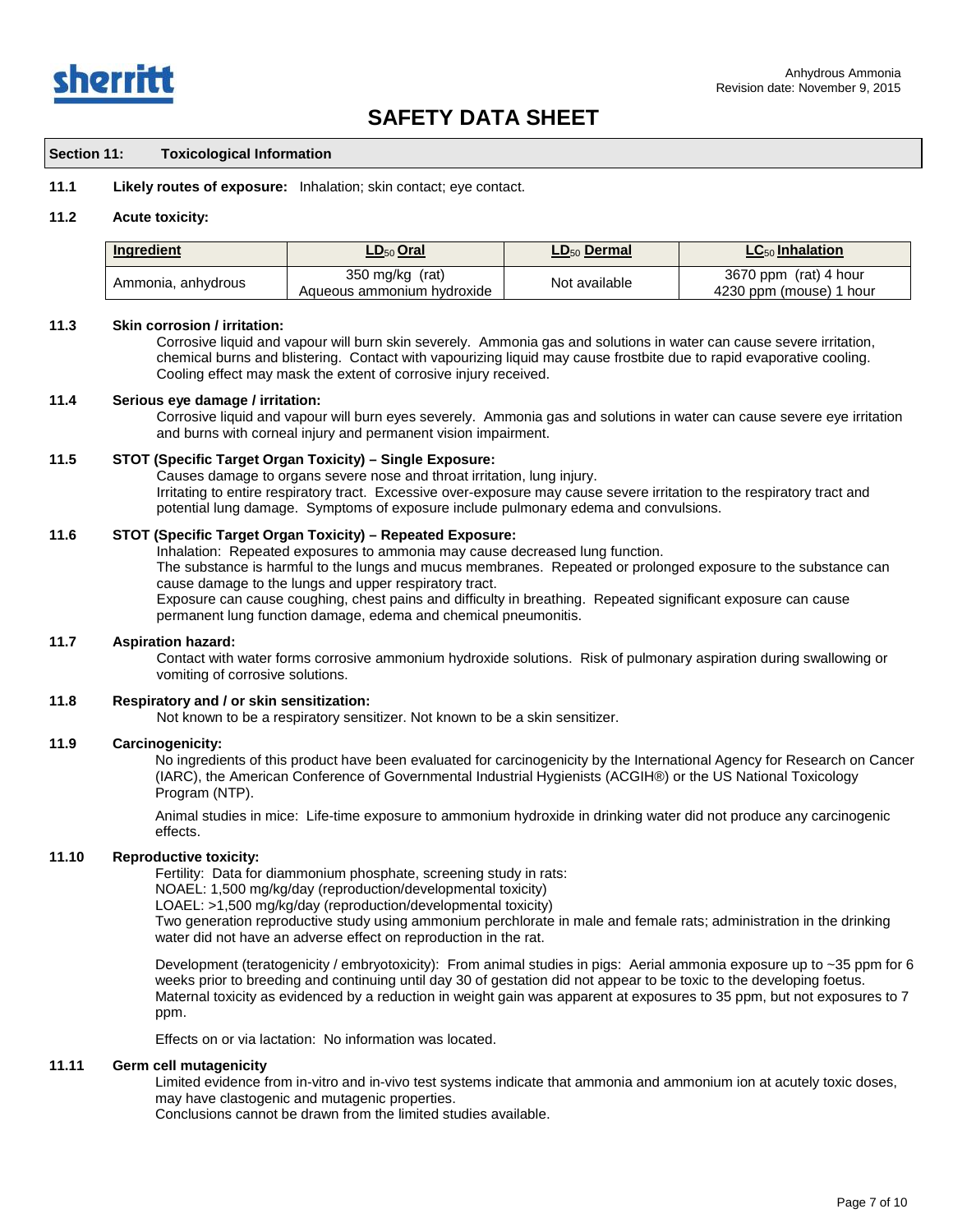

## **11.12 Interactive effects:**

Contact with vapourizing liquid may cause frostbite due to rapid evaporative cooling. Cooling effect may mask the extent of corrosive injury received.

Workers in large-scale confinement facilities for poultry and livestock with long-term exposure to ammonia, organic dust, endotoxin and carbon dioxide have an increase in respiratory effects (decreased lung function, bronchial reactivity, inflammation, cough, wheezing or shortness of breath). The effect of ammonia combined with the dust exposure was greater than additive.

#### **Section 12: Ecological Information**

### **12.1 Ecotoxicity:**

Ammonium hydroxide solutions: Very toxic to aquatic life.

- 96 Hr LC50 *Cyprinus carpio*: 0.44 mg/L;
- 96 Hr LC50 *Lepomis macrochirus*: 0.26 4.6 mg/L;

96 Hr LC50 *Lepomis macrochirus*: 1.17 mg/L [flow-through];

96 Hr LC50 *Pimephales promelas*: 0.73 - 2.35 mg/L;

96 Hr LC50 *Pimephales promelas*: 5.9 mg/L [static];

96 Hr LC50 *Poecilia reticulata*: >1.5 mg/L;

96 Hr LC50 *Poecilia reticulata*: 1.19 mg/L [static]

48 Hr LC50 *Daphnia magna*: 25.4 mg/L

## **12.2 Persistence and degradability:**

Degrades rapidly based on quantitative tests.

Ammonia in the soil is an important intermediate in the assimilation of nitrogen from the soil by plants.

As nitrification is an energy-yielding process, the rates of conversion are rapid, so that ammonium rarely accumulates in soil while bacteria are active.

#### **12.3 Bioaccumulative potential:**

Ammonia and its degradation products are not known to bioaccumulate.

#### **12.4 Mobility in soil:**

Will dissolve and disperse in water.

Ammonia is strongly adsorbed on soil, sediment particles and colloids in water. This adsorption results in high concentrations of sorbed ammonia in oxidized sediments.

### **12.5 Other adverse effects:**

Ammonia may degrade water quality and taste.

## **Section 13: Disposal Considerations**

#### **13.1 Disposal methods:**

The required hazard evaluation of the waste and compliance with the applicable hazardous waste laws are the responsibility of the user.

Store product for disposal as described under Storage in Section 7 of this safety data sheet.

Dispose of contents and container in accordance with local, regional, national and international regulations.

Contact local environmental authorities for approved disposal or recycling methods in your jurisdiction.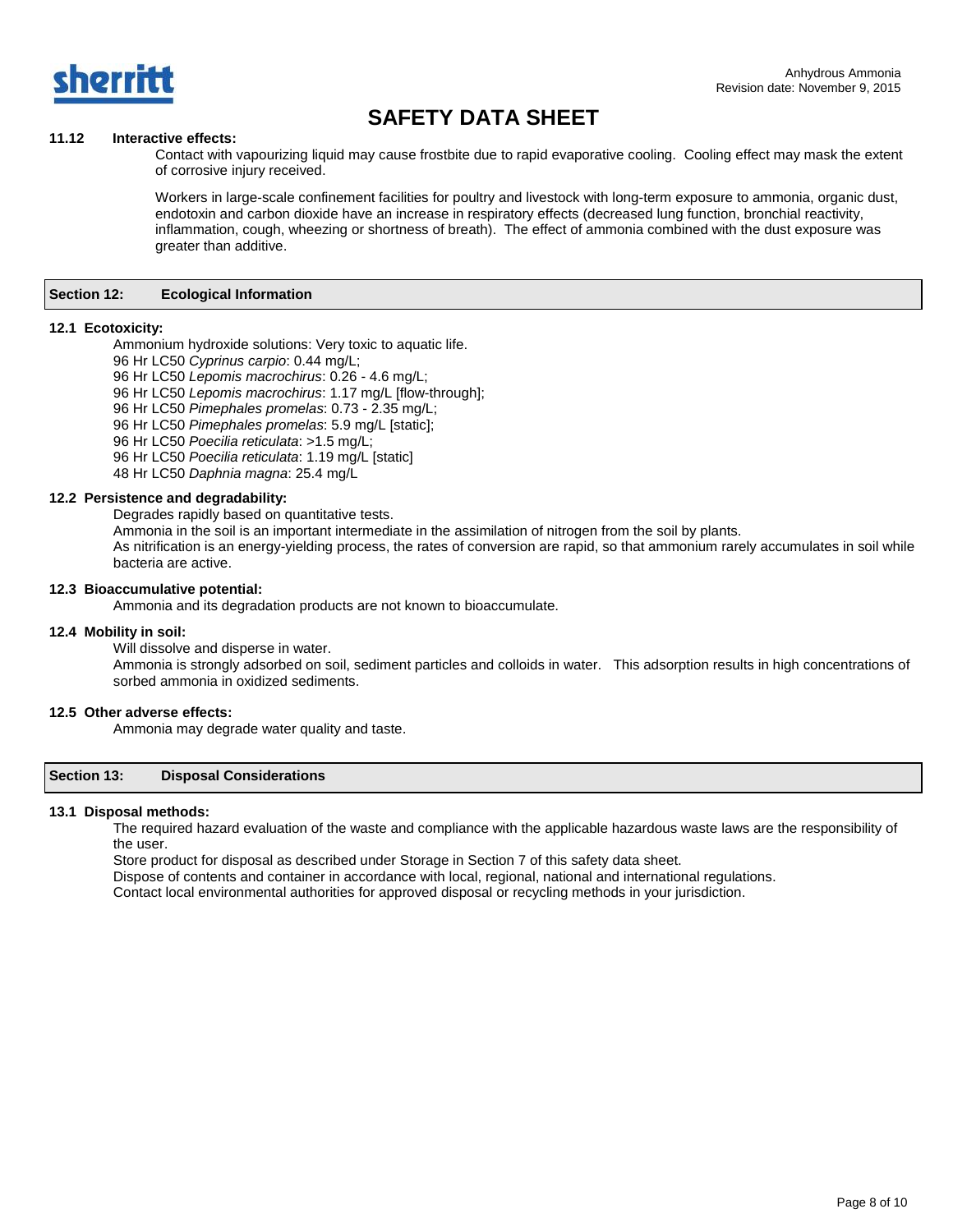

| Section 14:                                                                                      | <b>Transport Information</b>                                                                                                                                                                                                                                                                                                                                                                                                                                                                                                                                                         |                                                                 |  |  |
|--------------------------------------------------------------------------------------------------|--------------------------------------------------------------------------------------------------------------------------------------------------------------------------------------------------------------------------------------------------------------------------------------------------------------------------------------------------------------------------------------------------------------------------------------------------------------------------------------------------------------------------------------------------------------------------------------|-----------------------------------------------------------------|--|--|
| 14.1 UN Number:                                                                                  | <b>Canadian Transportation of Dangerous Goods (TDG):</b>                                                                                                                                                                                                                                                                                                                                                                                                                                                                                                                             | UN1005, AMMONIA, ANHYDROUS, Class 2.3 (8)<br>Inhalation hazard. |  |  |
|                                                                                                  | <b>ICAO/IATA Classification:</b>                                                                                                                                                                                                                                                                                                                                                                                                                                                                                                                                                     | Forbidden for transport by air.                                 |  |  |
|                                                                                                  | 14.2 UN proper shipping name:<br>AMMONIA, ANHYDROUS                                                                                                                                                                                                                                                                                                                                                                                                                                                                                                                                  |                                                                 |  |  |
|                                                                                                  | 14.3 Transport hazard class(es):<br>2.3(8)                                                                                                                                                                                                                                                                                                                                                                                                                                                                                                                                           |                                                                 |  |  |
| 14.4 Packing group:                                                                              | Not applicable                                                                                                                                                                                                                                                                                                                                                                                                                                                                                                                                                                       |                                                                 |  |  |
| 14.5 Environmental hazards:<br>Very toxic to aquatic life. M=1                                   |                                                                                                                                                                                                                                                                                                                                                                                                                                                                                                                                                                                      |                                                                 |  |  |
| 14.6 Special precautions for user:<br>Inhalation hazard.<br>Emergency Response Guide No. 125     |                                                                                                                                                                                                                                                                                                                                                                                                                                                                                                                                                                                      |                                                                 |  |  |
| 14.7 Transport in bulk according to Annex II of MARPOL 73/78 and the IBC Code:<br>Not applicable |                                                                                                                                                                                                                                                                                                                                                                                                                                                                                                                                                                                      |                                                                 |  |  |
| Section 15:                                                                                      | <b>Regulatory Information</b>                                                                                                                                                                                                                                                                                                                                                                                                                                                                                                                                                        |                                                                 |  |  |
| Canada                                                                                           | 15.1 Safety, health and environmental regulations/legislation specific for the substance or mixture:                                                                                                                                                                                                                                                                                                                                                                                                                                                                                 |                                                                 |  |  |
|                                                                                                  | Domestic Substances List (DSL) / Non-Domestic Substances List (NDSL): Listed on the DSL.                                                                                                                                                                                                                                                                                                                                                                                                                                                                                             |                                                                 |  |  |
|                                                                                                  | CEPA - National Pollutant Release Inventory (NPRI): Part 1A<br>Priority substance list 2<br>Reporting of air pollutants, GHG and other substances<br>Schedule 1 List of toxic substances<br>Tailings and Waste Rock Reporting                                                                                                                                                                                                                                                                                                                                                        |                                                                 |  |  |
| <b>USA</b>                                                                                       |                                                                                                                                                                                                                                                                                                                                                                                                                                                                                                                                                                                      |                                                                 |  |  |
|                                                                                                  | Toxic Substances Control Act (TSCA) Section 8(b): Listed on the TSCA Inventory.                                                                                                                                                                                                                                                                                                                                                                                                                                                                                                      |                                                                 |  |  |
|                                                                                                  | SARA Title III - Section 302: 100 lb final RQ (45.4 kg); 500 lb TPQ<br>SARA Title III - Section 313: 1.0% de minimis                                                                                                                                                                                                                                                                                                                                                                                                                                                                 |                                                                 |  |  |
|                                                                                                  | Clean Air Act: 10000 lb threshold quantity (Anhydrous)                                                                                                                                                                                                                                                                                                                                                                                                                                                                                                                               |                                                                 |  |  |
|                                                                                                  | <b>European Classification:</b><br>Classification according to Regulation (EC) No 1272/2008<br>Flammable gases - Flam. Gas 2: H221 Flammable gas.<br>Gases under pressure: H280 Contains gas under pressure; may explode if heated.<br>Acute toxicity - Inhalation - Acute Tox. 3: H331 Toxic if inhaled. (Minimumclassification)<br>Skin corrosion/irritation - Skin Corr. 1B: H314 Causes severe skin burns and eye damage.<br>Hazardous to aquatic environment - acute hazard - Aquatic Acute 1: H400 Very toxic to aquatic life.<br>EUH 071: Corrosive to the respiratory tract. |                                                                 |  |  |